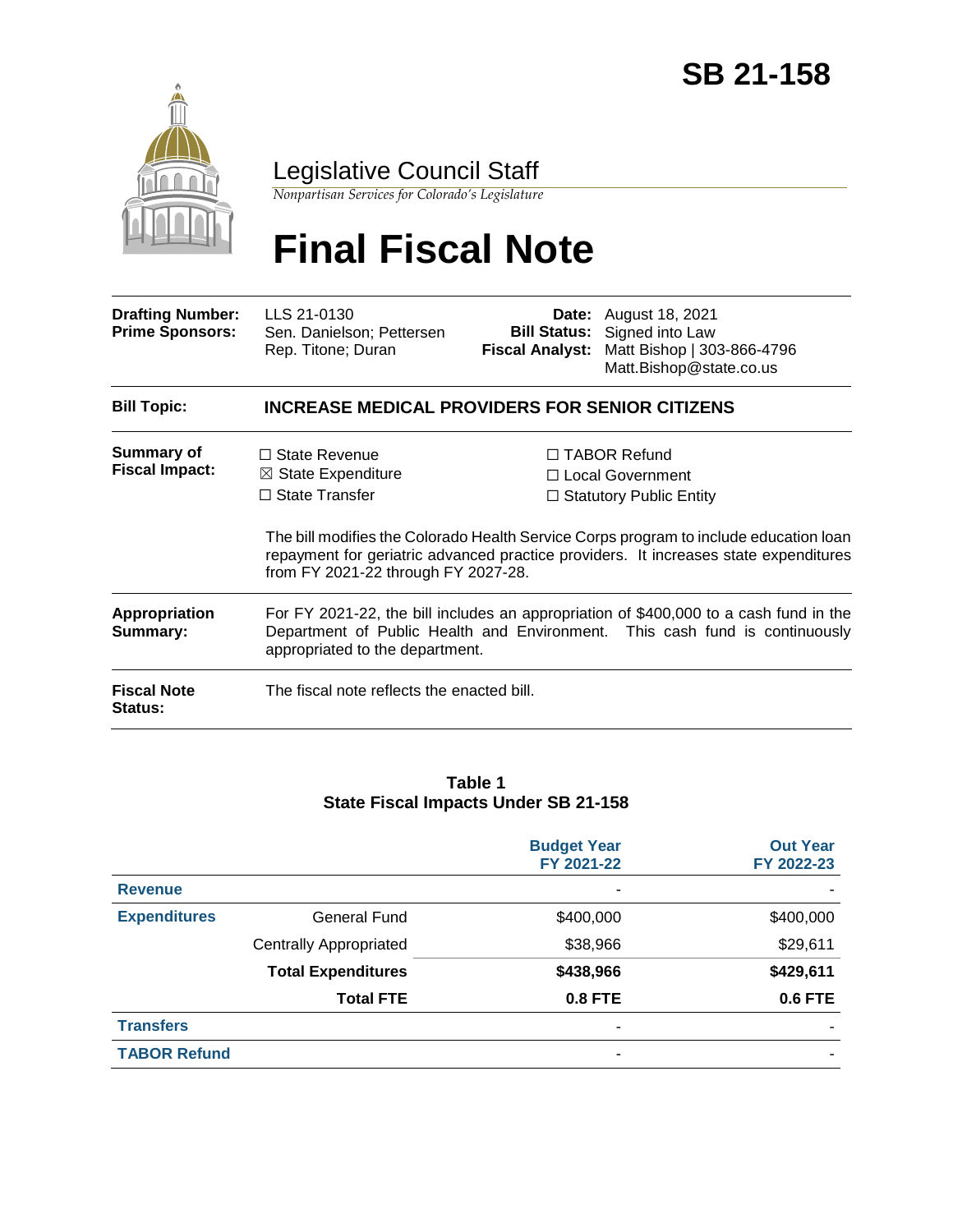Page 2

# August 18, 2021 **SB 21-158**

### **Summary of Legislation**

The bill modifies the Colorado Health Service Corps program in the Department of Public Health and Environment (CDPHE) to include geriatric advanced practice providers. It allows geriatric advanced practice providers who meet certain criteria to participate in an education loan repayment program. In order to be eligible, a geriatric advanced practice provider must enter into a contract to provide such care for at least two years. In addition, they must have completed at least one of the following:

- a formal, postgraduate geriatrics training program;
- formal geriatrics training within an advanced practice provider training program and at least 12 months of postgraduate clinical experience, with an emphasis on providing geriatric care; or
- a geriatric track clinical experience during an advanced practice provider training program.

The bill also updates the definition of "state designated health professional shortage area" to include a shortage of geriatric advanced practice providers and increases the membership of the Colorado Health Service Corps Advisory Council from 15 to 16 with the addition of a physician who provides geriatric care or a geriatric advanced practice provider.

#### **Background**

The Colorado Health Service Corps program is administered by the Primary Care Office at the CDPHE, and was created in 2009. It provides educational loan repayment for medical professionals who agree to provide primary health care services in a federally designated health professional shortage area. Participating medical professionals serve in public or non-profit clinics in low-income or rural areas throughout the state. Since FY 2009-10, the program has grown from \$250,000 in annual loan repayment funding to \$10,690,569 in FY 2019-20. The program currently operates with 10.7 FTE.

#### **Assumptions**

The fiscal note assumes that operating costs associated with administering the program are paid out of the bill's appropriation. The balance of the appropriation is awarded via three-year loan repayment contracts, which are paid in year one of the contract and monitored for compliance in years two and three.

#### **State Expenditures**

The bill increases state expenditures by \$438,966 and 0.8 FTE in FY 2021-22 and by \$429,611 and 0.6 FTE in FY 2022-23. State expenditures in the subsequent years will be based on the amount of loan repayment appropriated by the General Assembly, with administration costs depending on the number of contracts awarded and biennial reporting requirements. New expenditures are displayed in Table 2 and described below.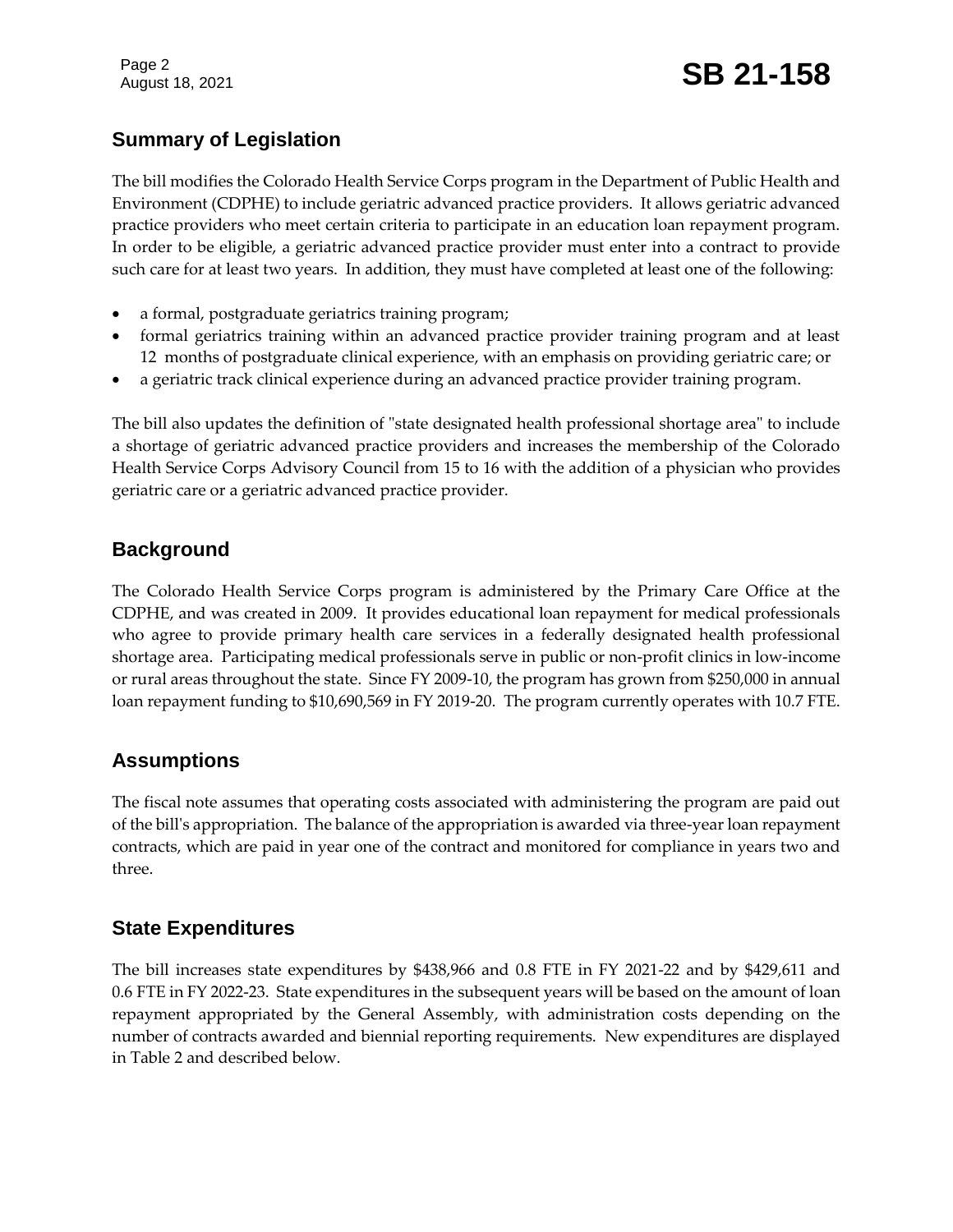|                                                    |                   | FY 2021-22     | FY 2022-23     |  |  |
|----------------------------------------------------|-------------------|----------------|----------------|--|--|
| <b>Department of Public Health and Environment</b> |                   |                |                |  |  |
| <b>Personal Services</b>                           |                   | \$46,817       | \$38,807       |  |  |
| <b>Operating Expenses</b>                          |                   | \$1,525        | \$1,255        |  |  |
| <b>Capital Outlay Costs</b>                        |                   | \$6,200        |                |  |  |
| Contractor                                         |                   | \$31,250       |                |  |  |
| Data Hosting                                       |                   | \$2,000        | \$2,000        |  |  |
| Loan Repayment Contracts                           |                   | \$312,208      | \$357,938      |  |  |
| Centrally Appropriated Costs <sup>1</sup>          |                   | \$38,966       | \$29,611       |  |  |
|                                                    | <b>Total Cost</b> | \$438,966      | \$429,611      |  |  |
|                                                    | <b>Total FTE</b>  | <b>0.8 FTE</b> | <b>0.6 FTE</b> |  |  |

#### **Table 2 Expenditures Under SB 21-158**

<sup>1</sup> *Centrally appropriated costs are not included in the bill's appropriation.*

**Department of Public Health and Environment.** Beginning with FY 2021-22, the CDPHE will collect and analyze data from geriatric clinicians, post its geriatric shortage assessment, promote the geriatric program, evaluate applications, select contractors, execute contracts, and monitor program participants. Also in FY 2021-22, the CDPHE will develop shortage designation methodology, solicit stakeholder feedback on the methodology, and promulgate rules. In FY 2022-23 and beyond, the CDPHE will evaluate, select, and monitor new contracts.

*Contractor and data hosting.* The CDPHE's Colorado Health Systems Directory is provided by an independent vendor. The directory will need to be updated in FY 2021-22 to track geriatric training data and maintained annually.

*Loan repayment contracts.* The remaining funds appropriated by the bill will be used for the loan repayment program for qualified geriatric advanced practice providers. The program offers three-year contracts of up to \$50,000, which are paid in the first year and monitored in the subsequent two years.

**Centrally appropriated costs.** Pursuant to a Joint Budget Committee policy, certain costs associated with this bill are addressed through the annual budget process and centrally appropriated in the Long Bill or supplemental appropriations bills, rather than in this bill. These costs, which include employee insurance and supplemental employee retirement payments, are estimated to be \$38,966 in FY 2021-22 and \$29,611 in FY 2022-23.

#### **Effective Date**

The bill was signed into law by the Governor on July 6, 2021, and takes effect on September 7, 2021, assuming no referendum petition is filed.